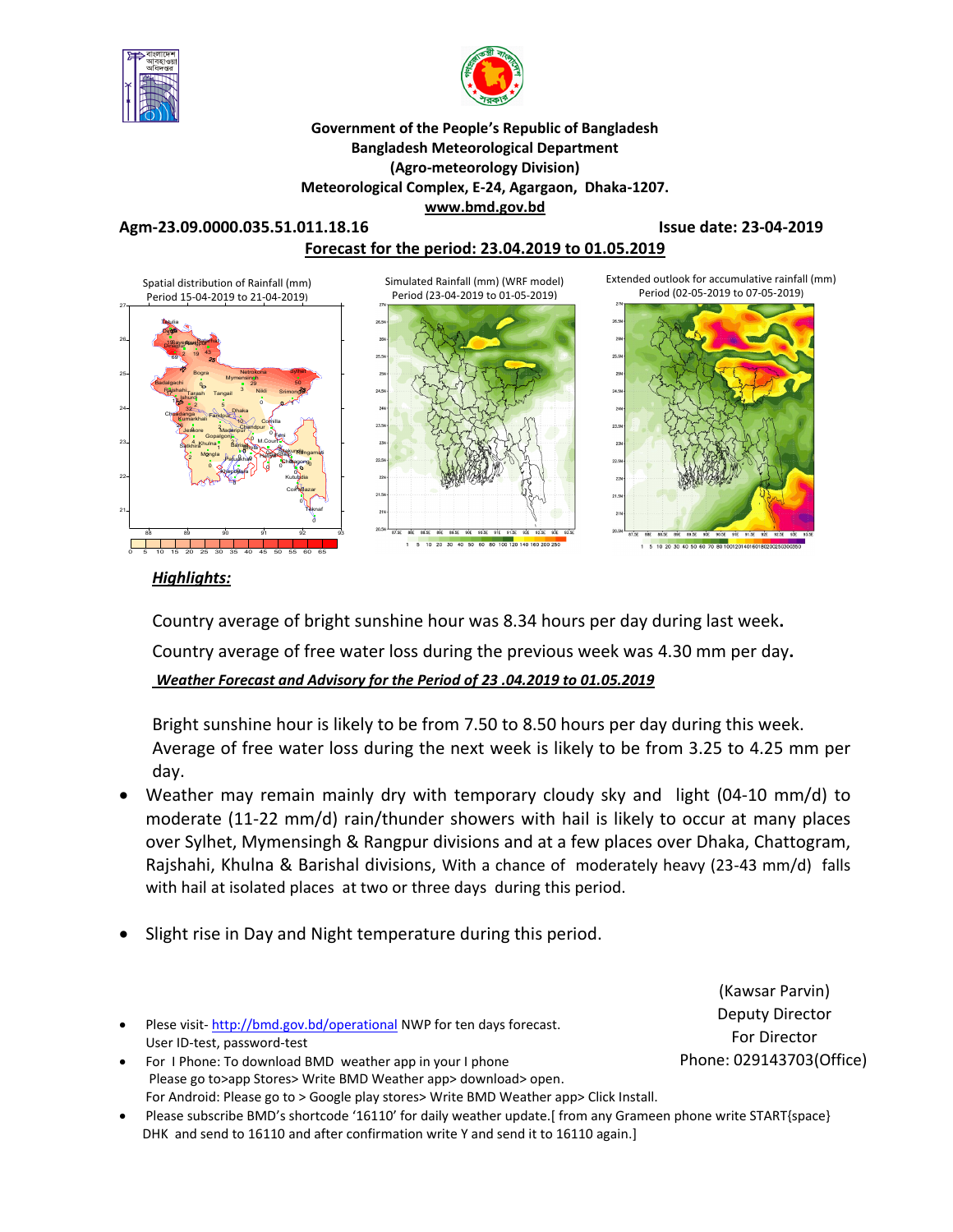## **Short Weather description Period: 15.04.2019 to 21.04.2019**

| Maximum And Minimum Temperature (Range and Extreme) |  |
|-----------------------------------------------------|--|
|                                                     |  |

| <b>Divisions</b>  | <b>Maximum temperature</b><br>range in <sup>o</sup> C |      | <b>Highest maximum</b><br>temperature in <sup>o</sup> C |                        |                   | Range in <sup>"</sup> C | Minimum temperature |              | Lowest minimum<br>temperature in <sup>"</sup> C |      |               |
|-------------------|-------------------------------------------------------|------|---------------------------------------------------------|------------------------|-------------------|-------------------------|---------------------|--------------|-------------------------------------------------|------|---------------|
| <b>Dhaka</b>      | 32.5                                                  | 36.4 | <sup>"</sup> C Faridpur                                 | 36.4                   | $^{\circ}$ C 20.5 | $\blacksquare$          | 26.8                | °c           | <b>Nikli</b>                                    | 20.5 | °cl           |
| <b>Mymensingh</b> | 30.6                                                  | 34.0 | <sup>o</sup> C Mymensingh & Netrokona                   | 34.0                   | $^{\circ}$ C 18.8 |                         | 24.8                | °c           | Netrokona                                       | 18.8 | ்ட            |
| Chattogram        | 32.2                                                  | 37.7 | <sup>o</sup> C Rangamati                                | 37.7                   | $^{\circ}$ C 21.2 | $\blacksquare$          | 27.1                | $^{\circ}$ c | Rangamati                                       | 21.2 | $^{\circ}$ cl |
| Sylhet            | 31.5                                                  | 35.2 | <sup>o</sup> C Srimongal                                | 35.2 $^{\circ}$ C 18.5 |                   |                         | 24.5                | $^{\circ}$ c | Srimongal                                       | 18.5 | °cl           |
| Rajshahi          | 31.0                                                  | 37.8 | <sup>o</sup> C Rajshahi                                 | 37.8 $^{\circ}$ C 19.8 |                   |                         | 26.8                | °c           | <b>Badalgachhi</b>                              | 19.8 | °cl           |
| Rangpur           | 29.0                                                  | 35.2 | C Savedpur                                              | 35.2                   | $^{\circ}$ C 17.3 | $\overline{a}$          | 23.5                | °c           | Tetulia                                         | 17.3 | °cl           |
| Khulna            | 33.0                                                  | 36.8 | <sup>o</sup> C Jashore & Chuadanga                      | 36.8                   | $^{\circ}$ C 19.5 |                         | 26.9                | °c           | <b>Chuadanga</b>                                | 19.5 | ੰਟ            |
| <b>Barishal</b>   | 33.4                                                  | 36.4 | 'C Patuakhali                                           | 36.4                   | $^{\circ}$ C 21.7 |                         | 26.5                | °c           | <b>Barishal</b>                                 | 21.7 | °cl           |

| Name of the<br><b>Divisions</b> | Name of the<br><b>Stations</b> | <b>Total</b><br>Rainfall<br>in (mm) | Rainfall<br>in (mm) | Normal Deviation<br>in% | <b>Total</b><br>Rainy<br>days | Average<br>Max<br>in% | Average<br>Min<br>in% | Average<br><b>Max</b><br>Humidity Humidity temp in °C | Average<br>Normal<br><b>Max</b><br>temp in<br>℃ | Average<br>Min.<br>temp in °<br>C | Average<br>Normal<br>Min.<br>temp in<br>C |
|---------------------------------|--------------------------------|-------------------------------------|---------------------|-------------------------|-------------------------------|-----------------------|-----------------------|-------------------------------------------------------|-------------------------------------------------|-----------------------------------|-------------------------------------------|
| Dhaka                           | Draka                          | 010                                 | 39                  | $-74$                   | 02                            | 087                   | 44                    | 34.7                                                  | 33.9                                            | 24.8                              | 24.0                                      |
|                                 | Faridpur                       | 002                                 | 31                  | $-94$                   | 01                            | 095                   | 46                    | 35.4                                                  | 34.4                                            | 23.7                              | 23.6                                      |
|                                 | Madaripur                      | 002                                 | 22                  | -91                     | 01                            | 095                   | 039                   | 025                                                   | 34.2                                            | 023                               | 24.0                                      |
|                                 | Nki                            | $\infty$                            | $\star\star$        | $\overline{***}$        | $\infty$                      | 094                   | 55                    | 33.5                                                  |                                                 | 224                               |                                           |
|                                 | Tangail                        | 005                                 | 25                  | $-80$                   | 02                            | 091                   | 045                   | 034                                                   | 34.1                                            | 023                               | 23.4                                      |
|                                 | Gopalgonj                      | 001                                 | $\star\star$        | $***$                   | 02                            | 095                   | 48                    | 34.2                                                  |                                                 | 23.7                              |                                           |
| Mymensingh                      | Mymensingh                     | $\infty$                            | 30                  | -90                     | 01                            | 093                   | 57                    | 33.0                                                  | 326                                             | 23.6                              | 22.8                                      |
|                                 | Netrokona                      | 029                                 | $\star\star$        | $\star\star\star$       | <sub>03</sub>                 | 094                   | 058                   | $\alpha$ 33                                           |                                                 | 022                               |                                           |
| Chattogram                      | Chattogram                     | $\infty$                            | 11                  | $-100$                  | $\infty$                      | $\star$               | $\star\star$          | $\star\star$                                          | 32.0                                            | $\ast$                            | 23.9                                      |
|                                 | Sitakunda                      | $\infty$                            | 31                  | $-100$                  | $\infty$                      | $\star\star$          | $\star\star$          | 035                                                   | 32.4                                            | 024                               | 24.0                                      |
|                                 | Rangamati                      | $\infty$                            | 32                  | $-100$                  | $\infty$                      | 096                   | 13                    | 36.2                                                  | 33.7                                            | 23.0                              | 23.4                                      |
|                                 | Cox'sBazar                     | $\infty$                            | 26                  | $-100$                  | $\infty$                      | 092                   | 49                    | 35.0                                                  | 32.7                                            | 25.4                              | 24.3                                      |
|                                 | Teknaf                         | $\infty$                            | 16                  | $-100$                  | $\infty$                      | $\ast$                | $\star\star$          | $\star\star$                                          | 32.2                                            | ¥                                 | 24.3                                      |
|                                 | Hatiya                         | 000                                 | 25                  | $-100$                  | $\infty$                      | 100                   | 055                   | 34.40                                                 | 32.2                                            | 24.1                              | 24.2                                      |
|                                 | Sandwip                        | $\infty$                            | 47                  | $-100$                  | $\infty$                      | 097                   | 052                   | 34.30                                                 | 31.5                                            | 24.1                              | 24.8                                      |
|                                 | Kutubdia                       | $\infty$                            | 13                  | $-100$                  | $\infty$                      | 092                   | $\infty$              | 033.8                                                 | 31.9                                            | 24.7                              | 24.5                                      |
|                                 | Feni                           | $\infty$                            | 39                  | $-100$                  | $\infty$                      | 094                   | 43                    | 35.0                                                  | 32.4                                            | 24.3                              | 23.7                                      |
|                                 | <b>MGart</b>                   | $\infty$                            | 31                  | $-100$                  | $\infty$                      | 095                   | 47                    | 34.7                                                  | 33.0                                            | 24.4                              | 23.9                                      |
|                                 | Chandpur                       | $\infty$                            | 41                  | $-100$                  | $\infty$                      | 094                   | 49                    | 34.9                                                  | 33.2                                            | 25.2                              | 23.8                                      |
|                                 | Qumilla                        | $\infty$                            | 38                  | $-100$                  | $\infty$                      | 094                   | 054                   | 034                                                   | 32.5                                            | 024                               | 23.1                                      |
| <b>Sylhet</b>                   | Sylhet                         | 050                                 | 84                  | $-40$                   | 04                            | $**$                  | **                    | $**$                                                  | 31.1                                            | $**$                              | 21.4                                      |
|                                 | Srimongal                      | 001                                 | $\infty$            | -98                     | 01                            | 096                   | 047                   | 034                                                   | 32.8                                            | 021                               | 21.7                                      |
| Rajshahi                        | Raishahi                       | 017                                 | 21                  | $-19$                   | 02                            | 094                   | 45                    | 35.3                                                  | 36.2                                            | 23.2                              | 23.5                                      |
|                                 | Bogura                         | 000                                 | 21                  | $-100$                  | $\infty$                      | 092                   | 37                    | 33.5                                                  | 33.9                                            | 23.3                              | 228                                       |
|                                 | Ishurdi                        | 032                                 | 25                  | 28                      | 02                            | 096                   | 026                   | 35.1                                                  | 35.9                                            | 23.6                              | 23.6                                      |
|                                 | Badalgachi                     | 017                                 | $\star\star$        | $***$                   | 02                            | 095                   | 039                   | 32.5                                                  | $\star$                                         | 21.8                              | $\overline{a}$                            |
|                                 | Tarash                         | 002                                 | $*$                 | ***                     | 01                            | 096                   | 045                   | 33.2                                                  | $\star\star$                                    | 227                               |                                           |
| Rangpur                         | Rangpur                        | 019                                 | 22                  | $-14$                   | 03                            | 087                   | 52                    | 31.9                                                  | 31.7                                            | 22.1                              | 21.7                                      |
|                                 | Dinajpur                       | 069                                 | 15                  | 360                     | 02                            | 088                   | 51                    | 32.2                                                  | 33.2                                            | 21.5                              | 21.5                                      |
|                                 | Sayedpur                       | 002                                 | $\star\star$        | ***                     | <sub>03</sub>                 | 090                   | 52                    | 329                                                   | ŵ                                               | 21.4                              |                                           |
|                                 | Rajarhat                       | 043                                 | $\star\star$        | ***                     | O3                            | 093                   | 52                    | 31.4                                                  | $\star\star$                                    | 20.7                              | $*$                                       |
|                                 | Tetulia                        | 031                                 | $*$                 | ***                     | $\alpha$                      | 086                   | 067                   | 032                                                   | $\star\star$                                    | 020                               | $\star\star$                              |
|                                 | <b>Dma</b>                     | 019                                 | ¥                   | ***                     | 02                            | 093                   | 55                    | 31.6                                                  |                                                 | 20.8                              |                                           |
| Khulna                          | Khulna                         | 002                                 | 21                  | -90                     | 01                            | 096                   | 047                   | 035                                                   | 34.8                                            | 025                               | 24.5                                      |
|                                 | Mongla                         | $\infty$                            | ŵ                   | $\star\star\star$       | $\infty$                      | 097                   | 52                    | 34.9                                                  |                                                 | 24.8                              |                                           |
|                                 | Jashore                        | 004                                 | 16                  | $-75$                   | O <sub>2</sub>                | $\overline{\ast}$     | ¥                     | $\star\star$                                          | 35.8                                            | $\star\star$                      | 24.0                                      |
|                                 | Chuadanga                      | 026                                 | 7                   | 271                     | 01                            | 096                   | 48                    | 35.1                                                  | 36.5                                            | 229                               | 24.2                                      |
|                                 | Satkhira                       | 002                                 | 18                  | $-89$                   | O <sub>2</sub>                | 097                   | 36                    | 34.9                                                  | 35.2                                            | 23.9                              | 24.7                                      |
|                                 | Kumarkhali                     | $\infty$                            | $\star\star$        | $***$                   | $\infty$                      | 100                   | 035                   | 31.5                                                  | $\star$                                         | 220                               |                                           |
| Barishal                        | Barisal                        | $\infty$                            | 23                  | $-100$                  | $\infty$                      | 100                   | 48                    | 34.7                                                  | 33.6                                            | 23.7                              | 24.0                                      |
|                                 | <b>Bhola</b>                   | $\infty$                            | 25                  | $-100$                  | $\infty$                      | 097                   | 51.0                  | 35.0                                                  | 33.0                                            | 24.4                              | 24.5                                      |
|                                 | Patuakhali                     | $\infty$                            | 25                  | $-100$                  | $\infty$                      | 097                   | 51                    | 35.1                                                  | 33.5                                            | 24.8                              | 24.5                                      |
|                                 | Khepupara                      | $\infty$                            | 19                  | $-100$                  | $\infty$                      | 097                   | 50                    | 34.9                                                  | 328                                             | 24.5                              | 25.1                                      |

#### *Rainfall analysis* and *average temperature:-* `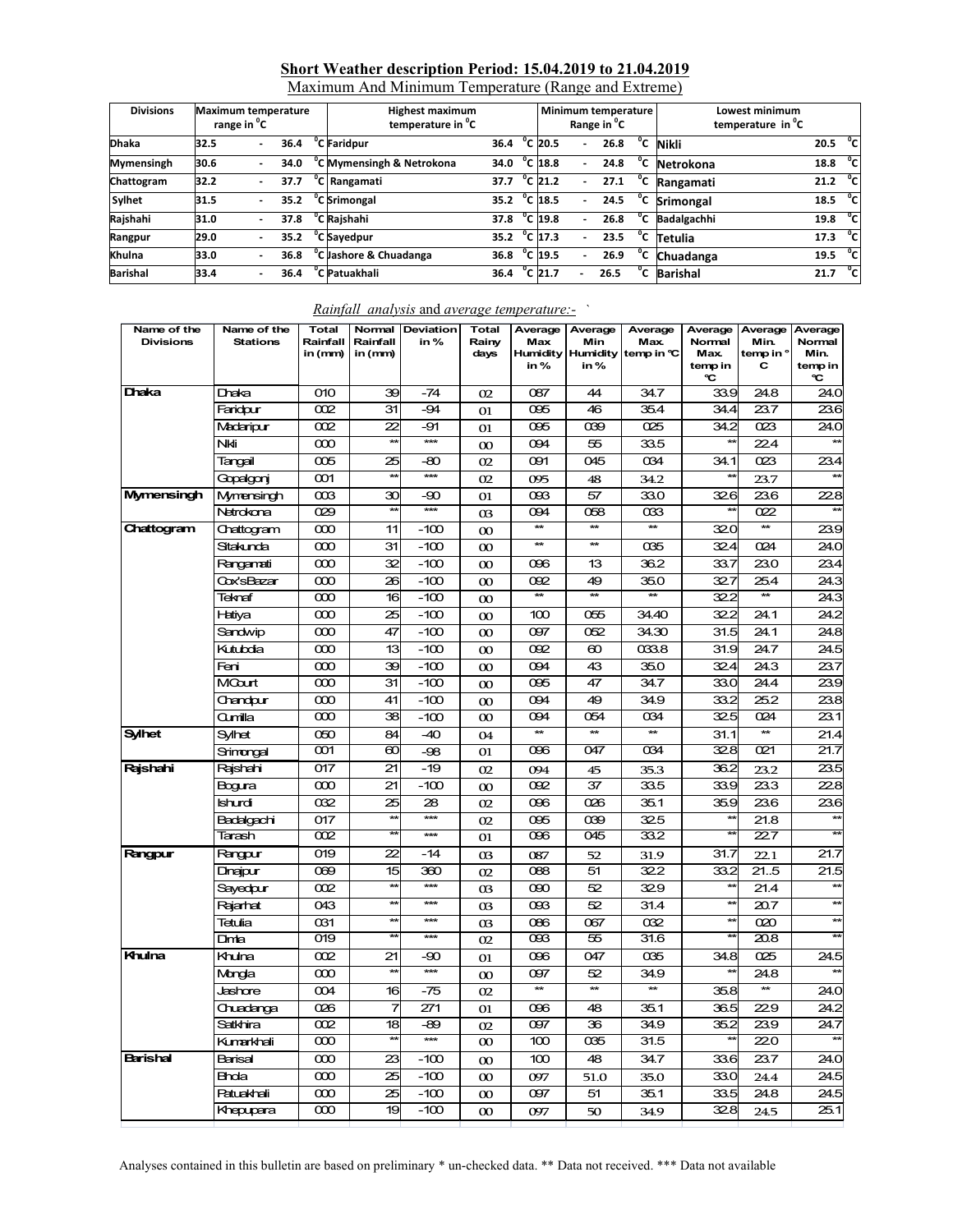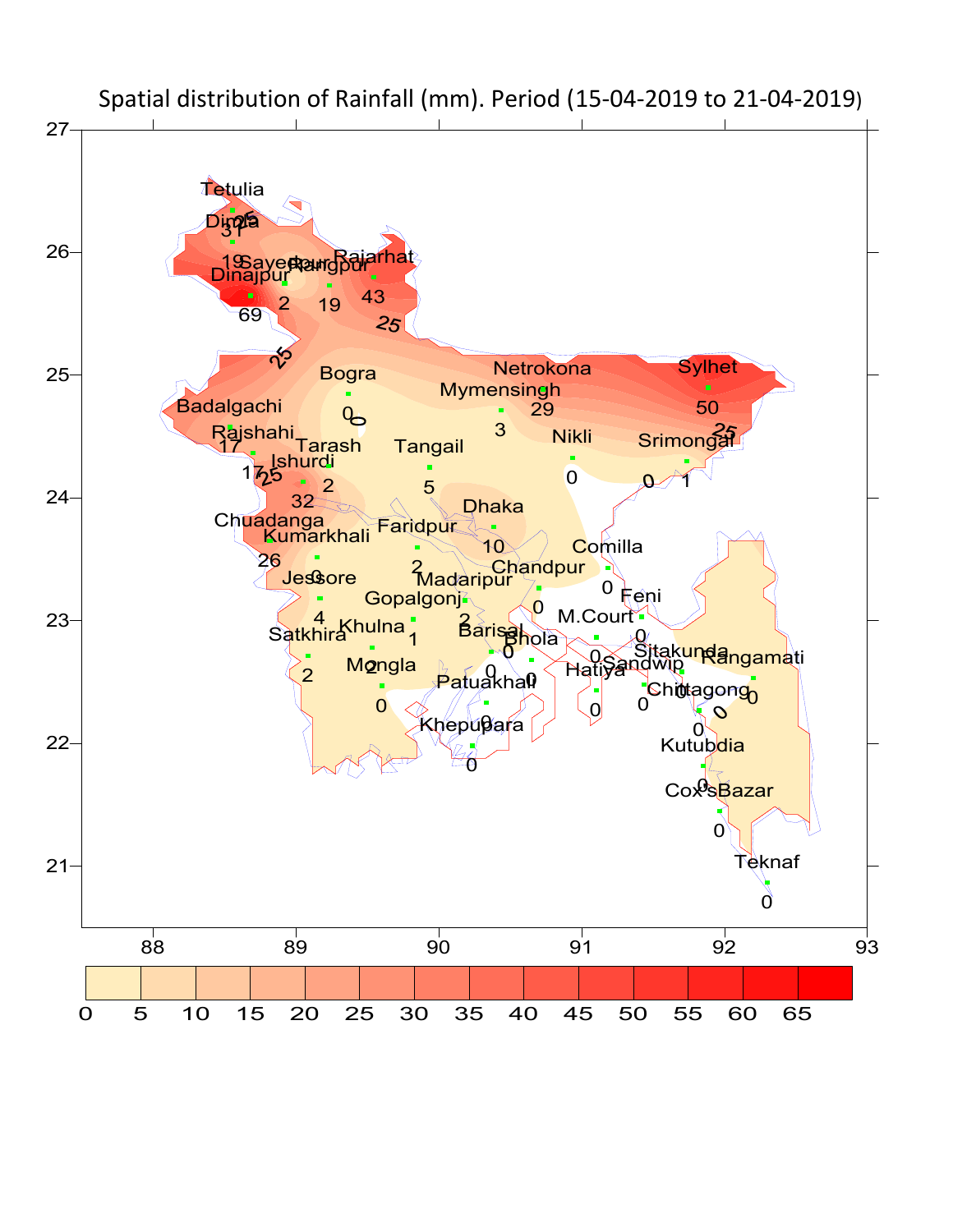



### গণপ্রজাতন্ত্রী বাংলাদেশ সরকার বাংলাদেশ আবহাওয়া অধিদপ্তর কৃষি আবহাওয়া মহাশাখা আবহাওয়া ভবন, ই-২৪, আগারগাঁও, ঢাকা-১২০৭। www.bmd.gov.bd

তারিখ: ২৩-০৪-২০১৯ খ্রিঃ

এজিএম-২৩.০৯.০০০০.০৩৫.৫১.০১১.১৮.১৬

পূর্বাভাসের সময়কাল: ২৩-০৪-২০১৯ থেকে ০১-০৫-২০১৯

Extended outlook for accumulative rainfall (mm) Period (02-05-2019 to 07-05-2019)



Simulated Rainfall (mm) (WRF model) Period (23-04-2019 to 01-05-2019)







# প্ৰধান বৈশিষ্ট্য সমূহঃ-

গত সপ্তাহে দেশের দৈনিক উজ্জল সূর্যকিরণ কালের গড় ৮.৩৪ ঘন্টা ছিল । গত সপ্তাহে দেশের দৈনিক বাষ্পীভবনের গড ৩.৩০ মিঃ মিঃ ছিল।

# আবহাওয়ার পূর্বাভাসঃ ২৩-০৪-২০১৯ থেকে ০১-০৫-২০১৯ খ্রিঃ পর্যন্ত।

<u>। সঞ্জাহে দৈনিক উজ্জ্বল সূর্য কিরণ কাল ৭.৫০ থেকে ৮.৫০ ঘন্টার মধ্যে থাকতে পারে ।</u>

আগামী সপ্তাহের বাম্পীভবনের দৈনিক গড় ৩.২৫ মিঃ মিঃ থেকে ৪.২৫ মিঃ মিঃ থাকতে পারে।

- এ সময়ে আবহাওয়া প্রধানতঃ শুষ্ক থাকতে পারে এবং এ সময়ের দুই তিন দিন সিলেট, ময়মনসিংহ ও রংপুর বিভাগের  $\bullet$ অনেক স্থানে এবং ঢাকা, চট্টগ্রাম, রাজশাহী, খুলনা ও বরিশাল বিভাগের কিছু কিছু স্থানে হাল্কা (০৪-১০ মি. মি./প্রতিদিন) থেকে মাঝারি (১১-২২ মি. মি./প্রতিদিন) ধরণের শিলাসহ বৃষ্টি/ বজ্রবৃষ্টি হতে পারে। সেই সাথে দেশের কোথাও কোথাও বিছিন্নভাবে শিলাসহ মাঝারি ধরণের ভারী (২৩-৪৩ মি. মি./প্রতিদিন) বর্ষণ হতে পারে।
- এ সময়ে সারাদেশের দিন ও রাতের তাপমাত্রা সামান্য বৃদ্ধি পেতে পারে।

|                                                                                       | (কাওসার পারভীন)           |
|---------------------------------------------------------------------------------------|---------------------------|
| Plese visit-http://bmd.gov.bd/operational NWP for ten days forecast.                  | উপপরিচালক                 |
| User ID-test, password-test                                                           | পরিচালকের পক্ষে           |
| For I Phone: To download BMD weather app in your I phone                              |                           |
| Please go to > app Stores > Write BMD Weather app > download > open.                  | টেলিফোন: ০২৯১৪৩৭০৩ (অফিস) |
| For Android: Please go to > Google play stores> Write BMD Weather app> Click Install. |                           |
| Bloase subscribe BMD's shortcode '16110' for daily weather undate                     |                           |

Please subscribe BMD's shortcode '16110' for daily weather update. [ from any Grameen phone write START{space} DHK and send to 16110 and after confirmation write Y and send it to 16110 again.]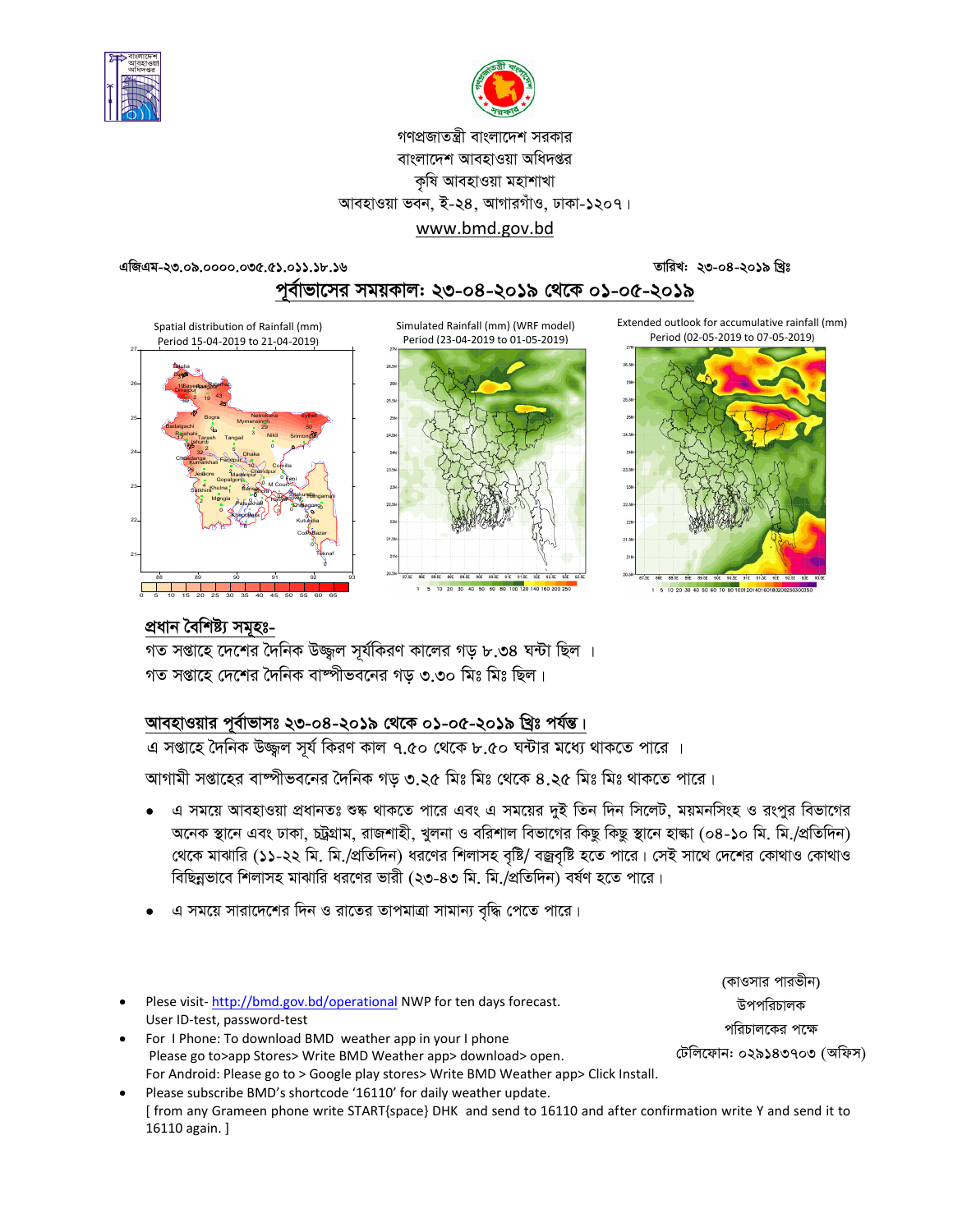#### <u> আবহাওয়া বিবরণী, সমূহ ১৫-০৪-২০১৯ থেকে ২১-০৪-২০১৯</u>

| বিভাগ     | সর্বোচ্চ তাপমাত্রার পরিসর |                          |      |                     | সৰ্বোচ্চ তাপমাত্ৰা ° সেঃ |      |                    |                          | সর্বনিম্ন তাপমাত্রার পরিসর |                |            | সৰ্বনিম তাপমাত্ৰা °সেঃ |                |
|-----------|---------------------------|--------------------------|------|---------------------|--------------------------|------|--------------------|--------------------------|----------------------------|----------------|------------|------------------------|----------------|
|           |                           |                          |      |                     |                          |      | $^\circ$ সেঃ       |                          |                            |                |            |                        |                |
| ঢাকা      | ৩২.৫                      |                          |      | ৩৬.৪ $^{\circ}$ সেঃ | ফরিদপর                   | ৩৬.৪ | $^{\circ}$ সেঃ২০.৫ |                          | ২৬.৮                       | $^{\circ}$ সেঃ | নিকলী      | ২০.৫                   | $^{\circ}$ সেঃ |
| ময়মনসিংহ | ৩০.৬                      | $\overline{\phantom{0}}$ | 08.0 | <sup>, °</sup> সেঃ  | ময়মনসিংহ ও নেত্ৰকোনা    | 08.0 | $^{\circ}$ সেঃ১৮.৮ |                          | ২৪.৮                       | সেঃ            | নেত্ৰকোনা  | $\delta b$ , $b$       | $^{\circ}$ সেঃ |
| চউগ্ৰাম   | ৩২.২                      |                          |      | ত৭.৭ $^{\circ}$ সেঃ | রাঙ্গামাটি               | ৩৭.৭ | $^{\circ}$ সেঃ২১.২ | $\overline{\phantom{a}}$ | ২৭.১                       | $^{\circ}$ সেঃ | রাঙ্গামাটি | ২১.২                   | $^{\circ}$ সেঃ |
| সিলেট     | ৩১.৫                      |                          |      | ৩৫.২ ° সেঃ          | শ্ৰীমঙ্গল                | ৩৫.২ | $^{\circ}$ সেঃ১৮.৫ |                          | ২৪.৫                       | $^{\circ}$ সেঃ | শ্ৰীমঙ্গল  | 3b.6                   | $^{\circ}$ সেঃ |
| রাজশাহী   | ৩১.০                      |                          |      | ৩৭.৮ ° সেঃ          | রাজশাহী                  | ৩৭.৮ | $^{\circ}$ সেঃ১৯.৮ |                          | ২৬.৮                       | $^{\circ}$ সেঃ | বদলগাছি    | ১৯.৮                   | $^{\circ}$ সেঃ |
| রংপুর     | ২৯.০                      |                          |      | ৩৫.২ ° সেঃ          | সৈয়দপুর                 | ৩৫.২ | $^{\circ}$ সেঃ১৭.৩ |                          | ২৩.৫                       | $^{\circ}$ সেঃ | তেঁতুলিয়া | 39.0                   | $^{\circ}$ সেঃ |
| খুলনা     | ৩৩.০                      |                          |      | ৩৬.৮ ° সেঃ          | যশোর ও চয়াডাঙ্গা        | ৩৬.৮ | $^{\circ}$ সেঃ১৯.৫ |                          | ২৬.৯                       | ۰<br>সেঃ       | চয়াডাঙ্গা | ১৯.৫                   | $^{\circ}$ সেঃ |
| বরিশাল    | 00.8                      | $\overline{\phantom{0}}$ |      | ৩৬.৪ $^{\circ}$ সেঃ | পটুয়াখালী               | 09.8 | $^{\circ}$ সেঃ২১.৭ |                          | ২৬.৫                       | $^{\circ}$ সেঃ | বরিশাল     | ২১.৭                   | $^{\circ}$ সেঃ |

## <u>বৃষ্টিপাত বিশ্লেষন এবং স্বাভাবিক তাপমাত্ৰা</u>

| বিভাগেৰাম | স্টেশনেৰাম   | মোট                  |                     | স্বাভাবিৰ বিছ্যুষ্ঠি⁄) | মোট               | সৰ্বোজ্ঞাড়      | <u> प्रत्यंगलिल्ल</u> | গড়সৰ্বোষ্ক            | গড                 | সৰ্বনিম্ন       | সৰ্বনিম্ন     |
|-----------|--------------|----------------------|---------------------|------------------------|-------------------|------------------|-----------------------|------------------------|--------------------|-----------------|---------------|
|           |              | রৃষ্টিপাত<br>(মিঃমিঃ | রষ্টিপাত<br>(মিঃমিঃ |                        | রষ্টিপাতে:<br>দিন | আৰ্দ্ৰতা<br>(%)  | আৰ্দ্ৰতা              | তাপমাত্রা<br>(ডিগ্রীস) | ষভাবিক<br>তাপমাত্র | গড<br>তাপমাত্রা | ষাভাবিব<br>গড |
|           |              |                      |                     |                        |                   |                  | (%)                   |                        | (ডিগ্ৰী            | (ডিগ্ৰী         | তাপমাল্লা     |
| ।जका      | ঢাকা         |                      |                     |                        |                   |                  |                       |                        | সে)                | সে)             | ডিগ্ৰীস)      |
|           |              | ०५०                  | ৩৯                  | $-98$                  | جہ                | ०৮৭              | 88                    | ৩৪.৭                   | ು.ಸ                | ২8.b            | ২8.0          |
|           | ফরিদপুর      | ૦૦૨                  | లు                  | -న8                    | ০১                | ০৯৫              | 8 <sub>b</sub>        | $\mathfrak{A}$ .8      | 08.8               | ২৩.৭            | ي وج          |
|           | মাদারীপুর    | ००२                  | چچ                  | -৯১                    | ০১                | ০৯৫              | ಯ                     | ∞≪                     | 08.3               | ০২৩             | ২8.০          |
|           | নিকলী        | 000                  | **                  | $*i$                   | $\infty$          | ಂನಿ8             | œ                     | ৩৩.৫                   | **                 | ২২.৪            | **            |
|           | টাঙ্গাইল     | oo¢                  | ২৫                  | -চত                    | ০২                | ంప               | $\circ$ 80            | ೦೦8                    | $\mathcal{S}$ .    | యి              | ২০.৪          |
| ময়মনসিংহ | গোপালগঞ্জ    | ంు                   | $+1$                | $*$                    | جہ                | ০৯৫              | 8 <sub>b</sub>        | ৩৪.২                   | $+$ $+$            | ২০.৭            | $+ +$         |
|           | ময়মনসিংহ    | $\infty$             | ৩০                  | -సం                    | ০১                | ಂನಿಂ             | ৫৭                    | ৩೨.೦                   | باردن              | ২৩.৬            | ২২৮           |
|           | নেত্ৰকোনা    | ০২৯                  | $\frac{1}{2}$       | $*$                    | $\infty$          | ಂನ8              | oCb                   | ಯಿ                     | $*$                | ججہ             | $\frac{1}{2}$ |
| চট্টগ্রাম | চট্টগ্রাম    | 000                  | دد                  | $-\infty$              | $\infty$          | $\frac{1}{2}$    | $\frac{1}{2}$         | $+$                    | ಲ್ಲುಂ              | $*$             | ২৩.৯          |
|           | সীতাকুন্ড    | 000                  | ৩১                  | $-\infty$              | $\infty$          | $\frac{1}{2}$    | $*$                   | ∞∞                     | లు, $8$            | ు8              | ২8.০          |
|           | রাঙ্গামার্টি | 000                  | g                   | -200                   | $\infty$          | ಂನು              | ১৩                    | ৩৬২                    | ಲಿಲಿ. 9            | ২০০             | ২৩.৪          |
|           | কক্সবাজার    | 000                  | يرد                 | $-\infty$              | $\infty$          | ಂಎ               | 8స                    | ৩৫.০                   | ∍چې                | ২৫.৪            | ২৪.৩          |
|           | টেকনাফ       | 000                  | ئلا                 | $-\infty$              | $\infty$          | $\frac{1}{2}$    | rkris                 | $+$ $+$                | ಲು:                | $\frac{1}{2}$   | ২৪.৩          |
|           | হাতিয়া      | 000                  | ২৫                  | $-\infty$              | $\infty$          | 500              | œ                     | $08.8$ o               | ಲು                 | د.8             | ২৪.২          |
|           | সন্দ্বীপ     | 000                  | 89                  | $-\infty$              | $\infty$          | ಾಗಿ              | ০৫২                   | ৩8.৩০                  | ৩১.৫               | د.8             | 28.5          |
|           | কুত্ববদীয়া  | 000                  | ১৩                  | $-\infty$              | $\infty$          | ০৯২              | ৬০                    | ಯಿಂಚ                   | ৩১.৯               | -\$.9           | <b>\$8.0</b>  |
|           | ফেন্সী       | 000                  | ৩৯                  | $-\infty$              | $\infty$          | ಂಕಿ              | 80                    | $\infty$               | లు, $8$            | ২৪.৩            | ২৩.৭          |
|           | মাইজদীকাৰ্ট  | 000                  | ৩১                  | $-\infty$              | $\infty$          | ০৯৫              | 89                    | ৩৪.৭                   | ತ್ತುಂ              | 38.8            | ২৩.৯          |
|           | চাঁদপুর      | 000                  | 85                  | $-\infty$              | $\infty$          | ಂಕಿ              | 8స                    | ల8.స                   | ು.                 | ২৫.২            | ২০৮           |
|           | কুমিল্লা     | 000                  | ৩৮                  | $-\infty$              | $\infty$          | ಂನಿ8             | O(8)                  | ು8                     | ৩২৫                | ు8              | ২০১           |
| সিলেট     | সিলেট        | oto                  | b8                  | -80                    | 08                | $+$ $\!\times\!$ | $+$ $+$               | $+$ - $+$              | ৩১.১               | $*$             | ২১.৪          |
|           | শ্ৰীমঙ্গল    | $\infty$             | ৬০                  | -৯৮                    | ০১                | ಂನು              | 089                   | $\infty$ 8             | ৩২.৮               | య               | ২১.৭          |
| ৰাজশাহী   | রাজশাহী      | ०১৭                  | ২১                  | -১৯                    | ০২                | ಂನ8              | 8¢                    | ৩৫.৩                   | ಉ                  | ২৩.২            | ২০৫           |
|           | বগুডা        | 000                  | ২১                  | -200                   | $\infty$          | ০৯২              | ৩৭                    | ৩৩.৫                   | ৩೨.৯               | ২৩.৩            | ২২.৮          |
|           | ঈশ্বরদী      | ಯ                    | ২৫                  | ২৮                     | ∾                 | ಂನು              | ০২৬                   | ৩৫.১                   | ৩৫.৯               | ২৩.৬            | ২৩.৬          |
|           | বদলগাষী      | ०১৭                  | $+2+$               | ***                    | جہ                | ০৯৫              | ಯ                     | ৩২৫                    | **                 | ২১.৮            | $+ +$         |
|           | তাডাশ        | ००२                  | **                  | $***$                  | ০১                | ಂನು              | 080                   | ಅಂ.২                   | $+$                | ۹پډ             | $+ +$         |
| ∣বংপুর    | রংপুর        | ০১৯                  | æ                   | -১৪                    | ೲ                 | ०৮৭              | ৫২                    | ৩১.৯                   | లు.৭               | دجد             | ২১.৭          |
|           | দিনাজপুর     | ০৬৯                  | <b>SQ</b>           | ৩৬০                    | ∾                 | obb              | ৫১                    | ৩২২                    | ು.                 | ২১৫             | ২১.৫          |
|           | সৈয়দপুর     | ००२                  | $+ +$               | $***$                  | ు                 | ಂಎಂ              | ৫২                    | ৩২৯                    | ×.                 | ২১.৪            | $+ +$         |
|           | রাজারহাট     | 080                  | $\frac{1}{2}$       | $*$                    | ಲ                 | ಂನಿಂ             | ৫২                    | ు.8                    | $\frac{1}{2}$      | ২০.৭            | $+ +$         |
|           | ভেতুলিয়া    | ಯಿ                   | $\frac{1}{2}$       | $+ + + +$              | ೲ                 | ০৮৬              | oug                   | ಯ                      | $*$                | ∞               | $+ +$         |
|           | ডিমলা        | ০১৯                  | **                  | $\frac{1}{2}$          | ∾                 | ಂನಿಂ             | œ                     | ৩১.৬                   | $+1$               | ২০.৮            | $+1$          |
| থুলনা     | খুলনা        | ००२                  | ২১                  | -సం                    | ০১                | ಂನು              | 089                   | ∞∞                     | 38.b               | ০২৫             | ২8.¢          |
|           | মংলা         | 000                  | **                  | ***                    | $\infty$          | ಂಎ੧              | ৫২                    | ೦8.৯                   | $\star$            | ২8.b∕           | $+1$          |
|           | যশোর         | $\infty$             | <b>St</b>           | -90                    | جہ                | **               | $*$                   | $+2$                   | oc.b               | $*$             | ہ8ء           |
|           | চুমাডাঙ্গা   | ০২৬                  |                     | ২৭১                    | ০১                | ಂನು              | 8 <sub>b</sub>        | ৩৫.১                   | ৩৬৫                | ২২৯             | ≎8.           |
|           | সাতক্ষীরা    | ००२                  | ১৮                  | -৮৯                    | ∾                 | ಂಎ੧              | ৩৬                    | ৩৪.৯                   | ৩৫.২               | ২৩.৯            | સ્8.૧         |
|           | কুমারখালী    | 000                  | ×                   | $*5$                   | $\infty$          | ১০০              | ಯ                     | ৩১.৫                   | 262                | ەپچ             | $\frac{1}{2}$ |
| ববিশাল    | বরিশাল       | 000                  | ২৩                  | $-\infty$              | $\infty$          | $\infty$         | 8 <sub>b</sub>        | ৩৪.৭                   | ಅಂತ                | ২০.৭            | ২৪.০          |
|           | ভোলা         | 000                  | ২৫                  | $-\infty$              | $\infty$          | ಂಎ੧              | ৫১.০                  | ৩৫.০                   | ಲ್ಲಾಂ              | 28.8            | $-8.0$        |
|           | পটুয়াথালী   | 000                  | ২৫                  | $-500$                 | $\infty$          | ಂಎ੧              | GS                    | ৩৫.১                   | $\infty$           | 28.5            | $-8.0$        |
|           | খেপুপাড়া    | 000                  | ১৯                  | $-\infty$              | $\infty$          | ಂಎ੧              | ¢о                    | ల8.స                   | ৩২৮                | <b>38.0</b>     | ২৫.১          |

N.B .Analyses contained in this bulletin are based on preliminary \* un-checked data. \*\* Data not received. \*\*\* Data not available.